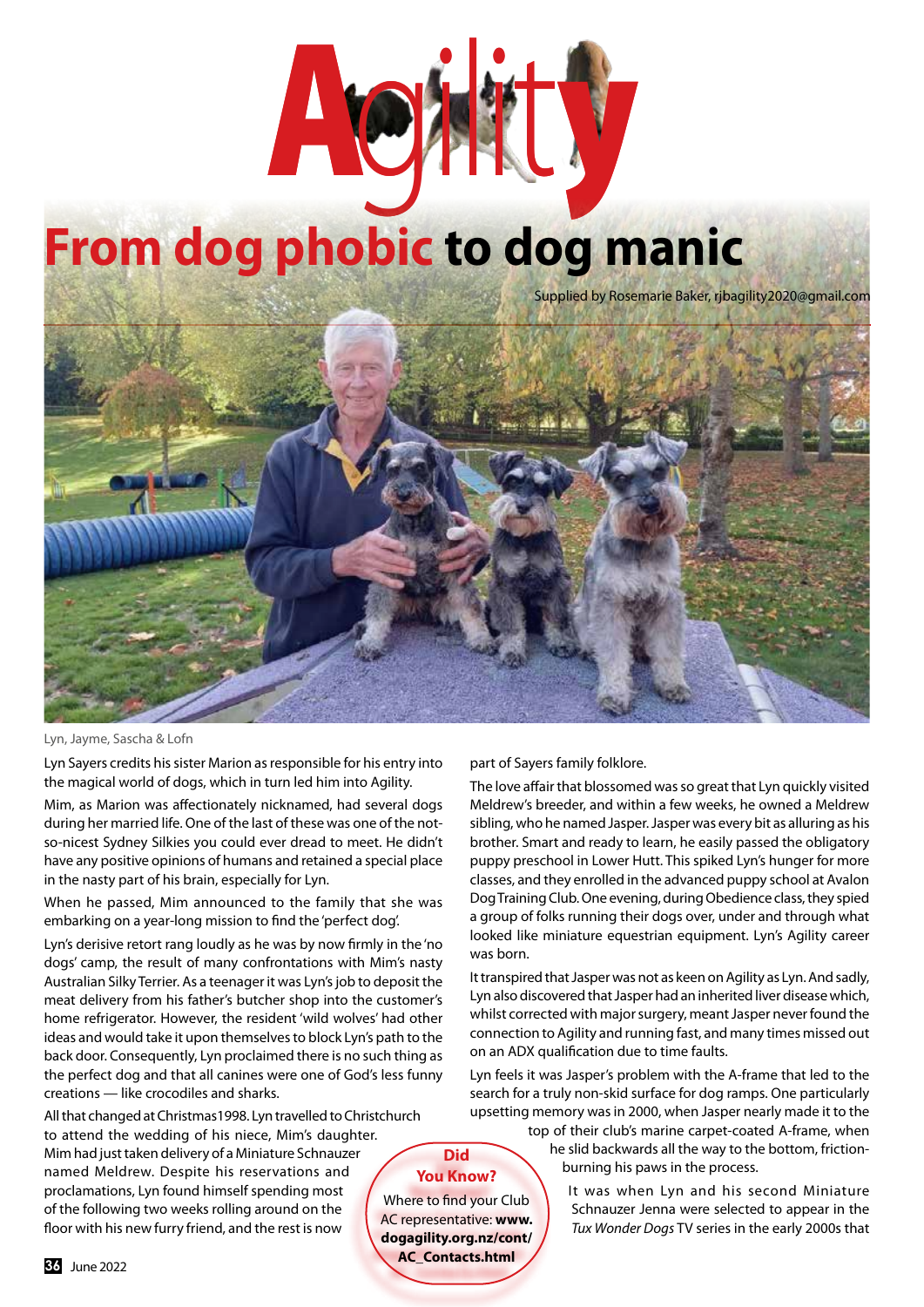

they visited a farm in the Rakaia Gorge where Lyn took notice of a garden bridge coated with black rubber chips. It was extremely wet that day but the bridge's steep bridge was not at all slippery. A huge amount of desk research followed and led ultimately to the development of Contactacoat© surface coating system. Rubber chip coating of various forms have spread throughout the Agility world, and Lyn cautiously claims that we have Jasper to thank for this leap in dog safety.

Jasper did not enjoy a long retirement. Though he had led the Sayers down the path to Agility addiction. Luckily, Jenna had a huge passion for the sport and despite all her runs in an era before split classes, in 2009 she did achieve Agility Grand Champion in Whangarei just days before Lyn's wife Denyse passed away after years of chronic illness.

During Lyn's early Agility years in Lower Hutt, he became President of the then Zone 3 Dog Agility Club, and it was during his leadership tenure that Dog Agility Wellington Group was born. He later had a stint at Upper Hutt Dog Training Club where his third Miniature Schnauzer, Jayme, learned her strong foundation in Agility. He credits much of her success at the sport to the grounding gained under the tutelage of Fiona Hodgson. Jayme, at the time of writing, is now in her 16th year and competed right up until she turned 12.

Now well ensconced in the Agility life Lyn decided to try his hand Agility judging, which he started mid-2002. He has judged at national events in New Zeland and oversears in Singapore and Australia. Judging in Australia was a challenge since Agility there is quite different to in NZ.

Phoenix spread. Dog walk ready for Australia.

eagerly looking for a way out. Lyn was keen to help Leonora fulfil some of the items on her to-do list and took over as President.

The club had a mini-forest of wilding pines to deal with, two ancient clubrooms, and a working area too small to accommodate three rings. After many applications for charity support and a number of years later we ticked off the to-dos, developed new clubrooms, updated the kitchen, built a large deck and installed a new gear store. After five years and learning from Leonora's example, Lyn found someone younger and keener to take the reins.

Taupo had become the dream lifestyle and adding to this a little later he married 'the widow next door', Sarah. This enormously happy time of his life also saw the early dabbling in the manufacture of Agility equipment, which has led to something of an addiction as well. It's fair to say Lyn has a substantial amount of experience with all aspects of agility which has enabled him to continue equipment development. Agility Stuff Ltd (**www.agilitystuff.co.nz**)employs Lyn and Sarah, virtually both fulltime, making a wide range of equipment.

Despite the innovative changes Lyn has applied to the equipment design and function, his proudest achievement in terms of dog safety is the development of Contactacoat rubber chip coating for dog ramps. The concept of rubber chip coating is now the standard against which other surfaces are compared. Lyn and Contactacoat featured in the March 2006 of this magazine (as *New Zealand Kennel Gazette*). This provided the dog community an excellent understanding of the product and how important it was to Agility.

His courses have become popular over the years with requests to send courses after show weekends. Lyn went one better than that, providing course sheets outside the rings he judges. People just love it.

Now with 20 years judging under his belt, Lyn still enjoys it and very rarely turns down a judging invitation.

Between 2008 and 2011 Lyn was voted onto the first Agility Committee, serving four years as Chair. During that time he was instrumental in developing the unique dog numbering system.

At regulation retirement age in 2012, Lyn moved to Taupo, presenting himself for duty at Taupo Dog Training Club shortly thereafter. The president at the time was Leonora Mellsop, who unbeknown to Lyn



had served many fruitful years and was Lyn from the March 2006 *New Zealand Kennel Gazette*.